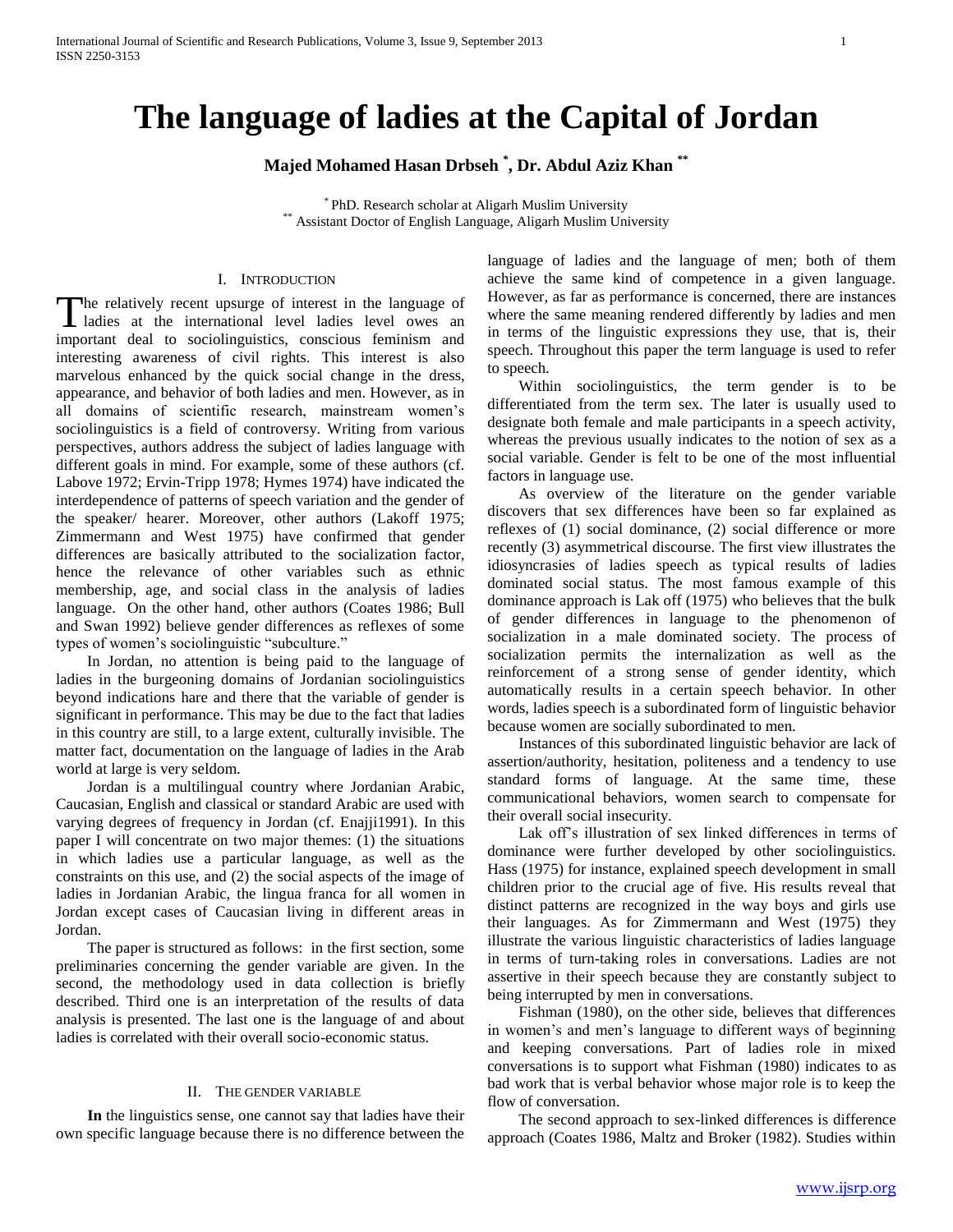this approach have gone beyond the impact of society in illustrating the language of females and males have confirmed that the two genders simply have different sociolinguistic subcultures. Differently, Ladies speech is not because their social status is inferior to the males, but because they have different female subculture where values and norms simply happen to be different from the male values and norms.

 This is the finding of the early social differentiation of the genders, which gives rise to the single gender per groups where each gender learns certain conversational strategies norms and values.

 Thirdly, approach to the role of sex in speech is a symmetrical approach, viewed by Bull and Swan (1992). Both authors based their suggestions on the writings of the feminist theorist Mackinnon (1987). In the symmetrical approach, sex is not regarded as something fixed through cultures, but as something that changes both through time and even within the makeup of the same person. Gender differences, referring to the view, can be illustrated only by concentrating on the various differences that sex makes in various kinds of speak because various kinds of people.

 A symmetrical discourse is based on analyses of situations where talk is highly institutionalized and where the participants are symmetrically related, as in court rooms, doctors examining rooms etc. where doctors and judges control speech as they have more power over defendants and patients. For example, in such situations, only the dominant parties use the dominant language, not because of their social power but because of the constructed privilege that such institutions give them. These situations sex does not have a significant effect in courtroom, women judges have the same privileges that men judges have.

# III. METHODOLOGY:

 The methodology of analysis used in this paper is based on three questionnaires, as well as several interviews and tapes recordings. Not all the ladies participating in the questionnaires, interviews, tape recordings were born in the city of Amman,

**Table 1 Frequency of language choice among Jordanian ladies (%)**

| <b>Ouestions</b>                                           |         | working women Housewives |
|------------------------------------------------------------|---------|--------------------------|
|                                                            |         |                          |
| Which language do you use at home?                         | JA: 65  | JA: 76                   |
|                                                            | C: 19   | C: 20                    |
|                                                            | E: 20   | E: 8                     |
| Is this choice motivated by habit?                         | Yes 78  | <b>Yes</b> 84            |
| Is this choice motivated by the need<br>to impress others? | Yes 9   | <b>Yes 25</b>            |
| Is this choice motivated by the need<br>To feel relaxed?   | Yes 35  | Yes 1                    |
| Which language do you speak to your                        | JA 59   | J A: 81                  |
|                                                            | C: 10   | C: 12                    |
|                                                            | E: 35   | E: 11                    |
| Children?                                                  |         |                          |
| Which language do you use with your                        | J A: 54 | JA 73                    |
| Friends?                                                   | C: 17   | -15<br>C:                |

where the data were collected geographically dialect differences are thus not excluded.

 The first questionnaire was submitted to a sample of 104 students, the second questionnaire was submitted to 26 university teachers, and the third questionnaire was submitted to a sample 52 women from different areas.

 In addition to the questionnaires, 27 women were interviewed, 9 from each group that filled out the questionnaires. During the interviews, ladies were asked questions meant to elaborate on one or more points in the questionnaires or were asked questions that would confirm or disconfirm the answers given the questionnaire forms.

 I also used tape recordings. The women who participated in the recordings did not know that they were being tape recorded. These ladies belong to different social classes and age groups. Some of them are academics, some are business women, shop keepers, doctors, and others house wives. Moreover, both formal and informal situations were used. I used homes, university, and the sport center as the main places for recordings. The choice of these places simply coincident with places I usually prefer.

## IV. ANALYSIS OF DATA:

 The data obtained from the questionnaires may be categorized into two main themes: 1. The way Jordanian ladies use the three languages are available to them: Jordanian Arabic  $(JA)$ , Caucasian  $( C )$ , and English  $( E )$ , and the way Jordanian women perceive language use. Table 1 is related to the first theme.

### V. INTERPRETATION OF THE DATA:

 In my interpretation of the data obtained from the questionnaires, I will whenever appropriate correlate the findings of the questionnaires with following Table below it.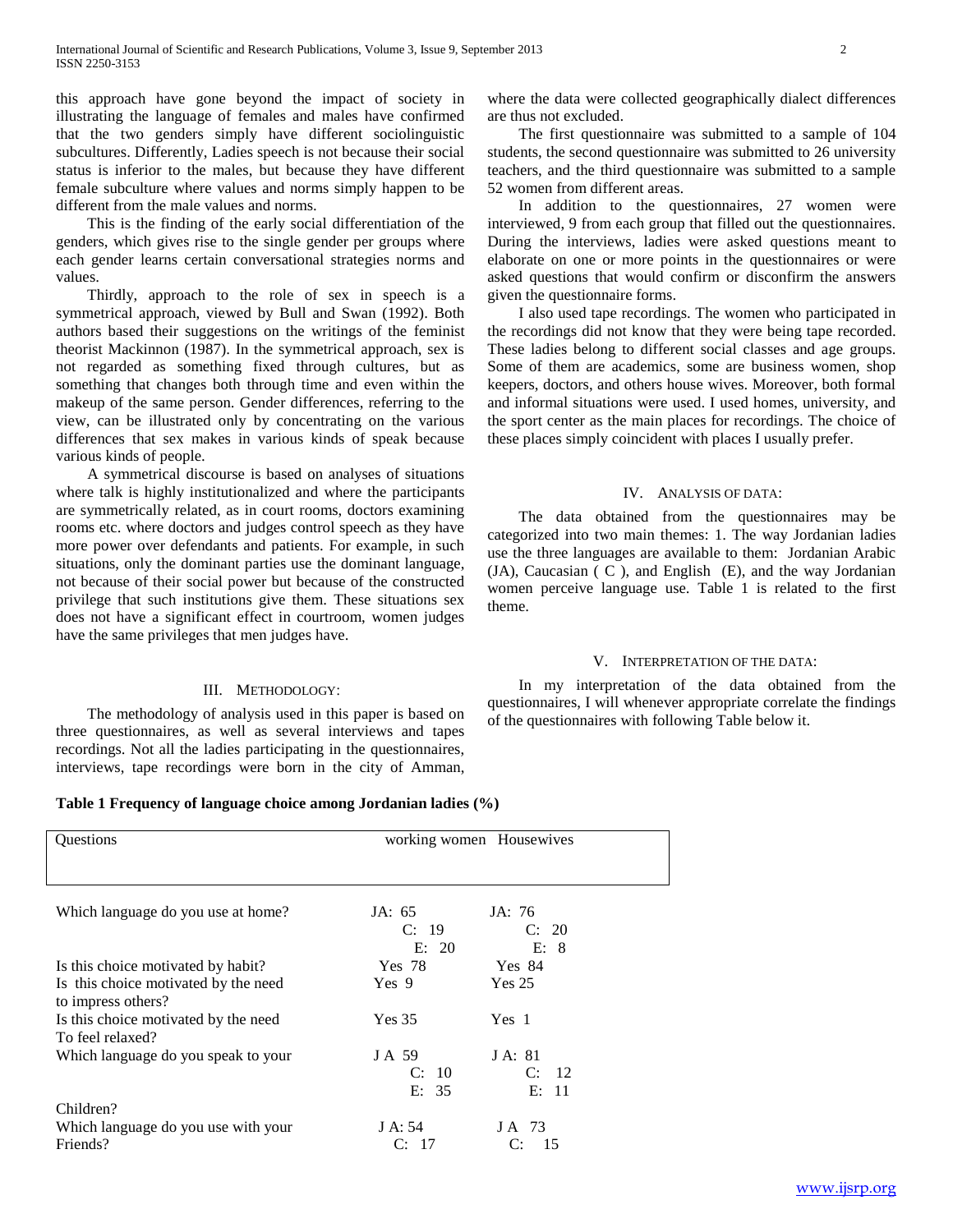|                                               | E: 33                           | E:<br>-16                       |
|-----------------------------------------------|---------------------------------|---------------------------------|
| Which language do you use in mixed<br>Groups? | J A: 31<br>C:<br>17<br>E:<br>56 | JA: 86<br>C:<br>- 6<br>12<br>E: |

…………………………………………………………………………………………………………………..

 Those of the tape recordings, I will begin by interpreting the percentages obtained from table 1. According to question 1, Jordanian Arabic appears to be the language predominately used at home in Jordan. This correlates with Ennaji; s (1990) views that Moroccan Arabic is the lingua franca par excellence in Morocco. This similarly happened in Jordan. The fact that working women use more English at home is obviously due to their social status as women with jobs and hence to their relatively high level of education. However, a point of caution needs to be evoked here: in 1950s. 1960s and 1970s Jordanian housewives were in the majority of cases nonworking and hence generally no educated, but situation has dramatically changed in the early 1980sand especially in the early 1990s: more and more housewives are educated women who either could not find a job or choose to stay at home. This situation is obviously linked to overall economic situation of Jordanians.

 Further conclusion that may be drawn from the answers to question 1 is that Caucasian is not much use at home: only 19 percent of working women and 20 of housewives use Caucasian at home. Caucasian is used more among adults than with children. Note that the percentage of ladies who speak Caucasian at home is higher nationalist people. It is also to noted that Moroccan ladies make abundant use of code mixing and switching viewed by (Lahllou 1990). Similarly has happened to Jordanian women.

 As for English only 8 percent of housewives use it at home, whereas 20 percent of working women do. This of course correlates with women's job requirements.

The answer to question 2 shows that the use of Jordanian Arabic at home is mainly due to habit. This again reflects the strong acceptance of Jordanian Arabic as a mother tongue and a lingua franca.

 The percentages corresponding to question 3 reveal that ladies may use J A in order to impress others. These are usually Caucasian phones who regard J A as more prestigious than Caucasian given the diglossic relationship of the previous to standard Arabic, and hence to religion. Just for information, that Caucasian language is mostly spoken language, and fewer who able to speak, write and read the language, especially the adults and particular the nationalist people. Caucasian people came to Jordan after the world war one; they fled their home land seeking for safer place in Jordan and other places cross the world.

 Never the less, 8 percent of working women share this opinion. An interesting conclusion from the answer to the question 4 is that only working women appear to be conscious that the choice of a particular language is dictated by a need to feel relaxed. Question 4 is significant given that the choice of the language that ladies use with their children is extremely revealing.

 In a multilingual country like Jordan, some of the people prefer to speak with their children in a language that they think will be useful for their future careers even if there are other languages that their parents hold in esteem. Here again, the unique place of J A as a mother tongue and a lingua franca is clear. However, the social status of women is also crucial here. Generally, housewives use Jordanian Arabic 81%, whereas working women tend to use it less (only 59%). On the other side, an important percentage of working women 35% use frequently English with their children, whereas only 11% of housewives do. Caucasian is less and less used 10% by working women and 12% by housewives.

 The answers to question 6 show that the language that ladies use with their friends is predominately Jordanian Arabic (73% of housewives and 54% of working women). More working women usually use English in such situations (33%), whereas 16% of house wives do. Caucasian is more used among friends and nationalist than with children (17% by working women and 15% by housewives). This fact reveals that when women speak to their children, they are more concerned with future use of the language and its practical utility than with anything else.

 The percentages corresponding to the last question in Table 1 show that in mixed groups, there is a sharp difference between working and nonworking women. In previous group, only 31% percent of women use Jordanian Arabic, whereas 86% use the same language in the same circumstances. Similarly, no less than 56% of working women use English in such groups, whereas 12% of housewives do. As for Caucasian it is frequently more used by working women in mixed groups than by housewives in similar situations. In fact, only 6% of housewives use Caucasian language in mixed groups. One illustration for this is that housewives, more than working women, need to assert themselves given their social status, and hence tend to use a language that they think is more prestigious. Although 86% percent of Jordanian nonworking women use Jordanian Arabic in mixed groups, the majority of these ladies mix this language with English in order to sound educated.

 The major reason for this is that Jordanian women are more consciously aware than Jordanian men of the social importance of English as a prestigious language because they are more in need of this prestige than men. It is also to be noted that working ladies tend to use English –Jordanian Arabic code-switching and mixing more than housewives. Furthermore, ladies generally avoid the use of words and expressions belonging nonstandard language. It is perceived as "rough," "uncivilized" and "uneducated" as opposed to standard language, which is generally viewed as "intelligent," "independent," and "sophisticated". Ladies need to have an effect on the audience more than men. In conversations, ladies are more anxious to have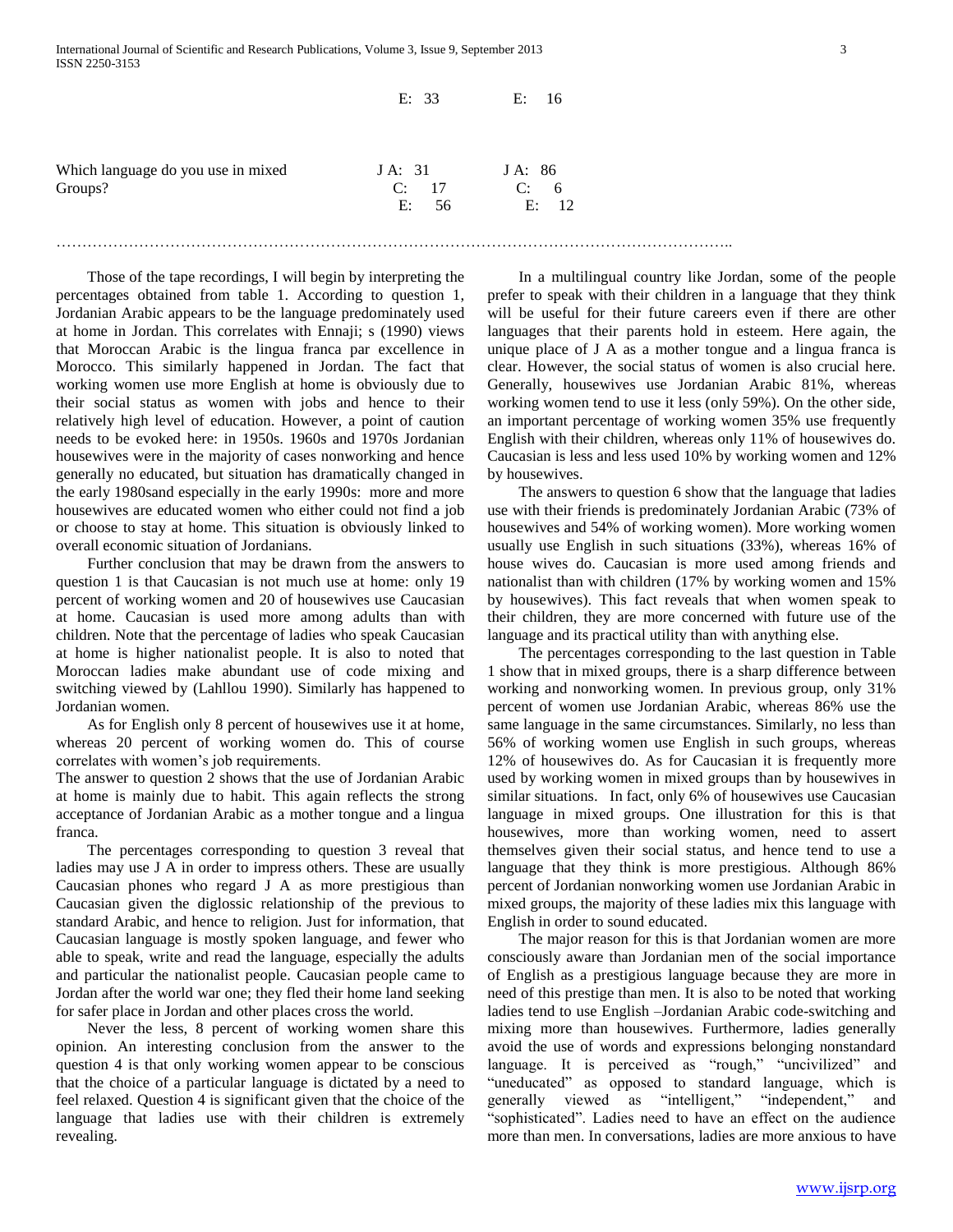an effect on males than conversely. One possible reason for this is that ladies are more evaluated on what they say than males.

 One general conclusion to be taken from the percentages given in Table 1 is that the status of ladies as working or nonworking has a direct effect on their use of language inside and outside the home. In wider perspective, the answers obtained

from Table 1 show that the less social status a lady has, the more standard she uses.

 As for Table 2, the answers to question 1 reveal that Jordanian women

## **Table2 elicitation of Jordanian women's perception of language use**

| <b>Ouestions</b>                                          | working women Housewives     |    |      |              |  |  |
|-----------------------------------------------------------|------------------------------|----|------|--------------|--|--|
|                                                           |                              |    |      |              |  |  |
|                                                           |                              |    |      |              |  |  |
| What are the topics that you would like to                | personal: 99<br>personal: 93 |    |      |              |  |  |
| Discuss with women?                                       |                              |    |      |              |  |  |
| Do you believe that there are words or                    | yes:                         | 85 | yes: | 102          |  |  |
| Expressions that only men use?                            |                              |    |      |              |  |  |
| Do you believe that there are words or                    | yes:                         | 98 | yes: | 102          |  |  |
| Expressions that only women use?                          |                              |    |      |              |  |  |
| Do you feel embarrassed in a mix groups?                  | Yes:                         | 29 | yes: | 88           |  |  |
| Do you believe there is a language of women<br>In Jordan? | yes:                         | 73 | yes: | 96           |  |  |
| If your answer to the previous, how would                 | inferior: 13                 |    |      | inferior: 49 |  |  |
| You Qualify this language : inferior, typical,            | typical: $65$<br>typical: 41 |    |      |              |  |  |
| Superior?                                                 | superior: 16<br>Superior: 28 |    |      |              |  |  |

 (working or housewives) prefer to discuss personal matters with other women than with men. This correlates nicely with the findings of the tape recordings, where the topics of conversations in all women groups centered almost exclusively on children, personal relations, family, jobs, and husbands. However, I should add her that 72% of working women prefer to discuss matters related to their jobs in mixed groups. Another correlation between the questionnaires and the tape recordings is that the later that topic shifts in all women groups conversations were rather abrupt, a fact which reveals that in all women groups conversations appear to be more relaxed and conversation situations are created more easily.

 As for answers to question 2 they reveal that Jordanian ladies (working or housewives) are conscious of the fact that there are words and expressions that are used only by males. Most ladies gave examples like kallili 'my pal' or taboo words like wali 'go to hell' According to the answer obtained, men also trend to use more slang and violent speech than women.

 Similarly, answers to question 3 shows that women assume that there are words and expressions that are typically used by women. According to the examples that were given, I can cite yaa (interjection of surprise), youwarjiny youm fik! 'Drop dead', ahij (interjection). These samples correlate with the results of the tape recordings: it looks that the majority of the vocabulary items that occur in the recorded speech of women are related to child rearing, cooking, fashion, hair-styling and home decorating. Ladies also make a great use of intensifiers such as iktheer 'a lot' shwija 'a little' iawah 'not a bit' etc., which show their emotions. Further, women tend to use diminutives are noticed like 'shwi 'little' 'biggest' etc. Diminutives are noticed in the speech of women even in questions: qdish? 'How big'? Women also prefer

euphemistic expressions and polite forms. Another correlation between the questionnaires and the interviews is that when asked to relate the most important event in their lives, most ladies revealed a lot of emotion.

 According to the answers to question 4, more housewives 86% than working women 29% feel embarrassed in mixed groups. Most of the reasons given are "I cannot follow men's lines of argumentation," what men say is boring" "I am afraid of being misinterpreted," etc. It is also to be noted that in mixed groups women talk far less than males. Ladies are more easily interrupted than males, a fact which mentions Zimmermann and West's (1975) says that in mixed groups males trend to interrupt females as a result of which the later often resort to silence. The percentages corresponding to question 5 are very revealing. A good percentage of women 73% of working women and 96% of housewives believe that there is a language of ladies in Jordan. These results correlate with findings of questions 3 and 4 Table 2.

 The last question in Table 2 reveals that more housewives 49% than working women 12% qualify the language of ladies as inferior, whereas more working ladies 65% than housewives 41% qualify it as typical of women. Interestingly, enough, only 16% of housewives and 28% of working women believe that their language is superior.

Generally, the conclusion is to be drawn from the answers to the questions that they speak differently from men. The answers also show a prevailing sense of solidarity and sharing among ladies.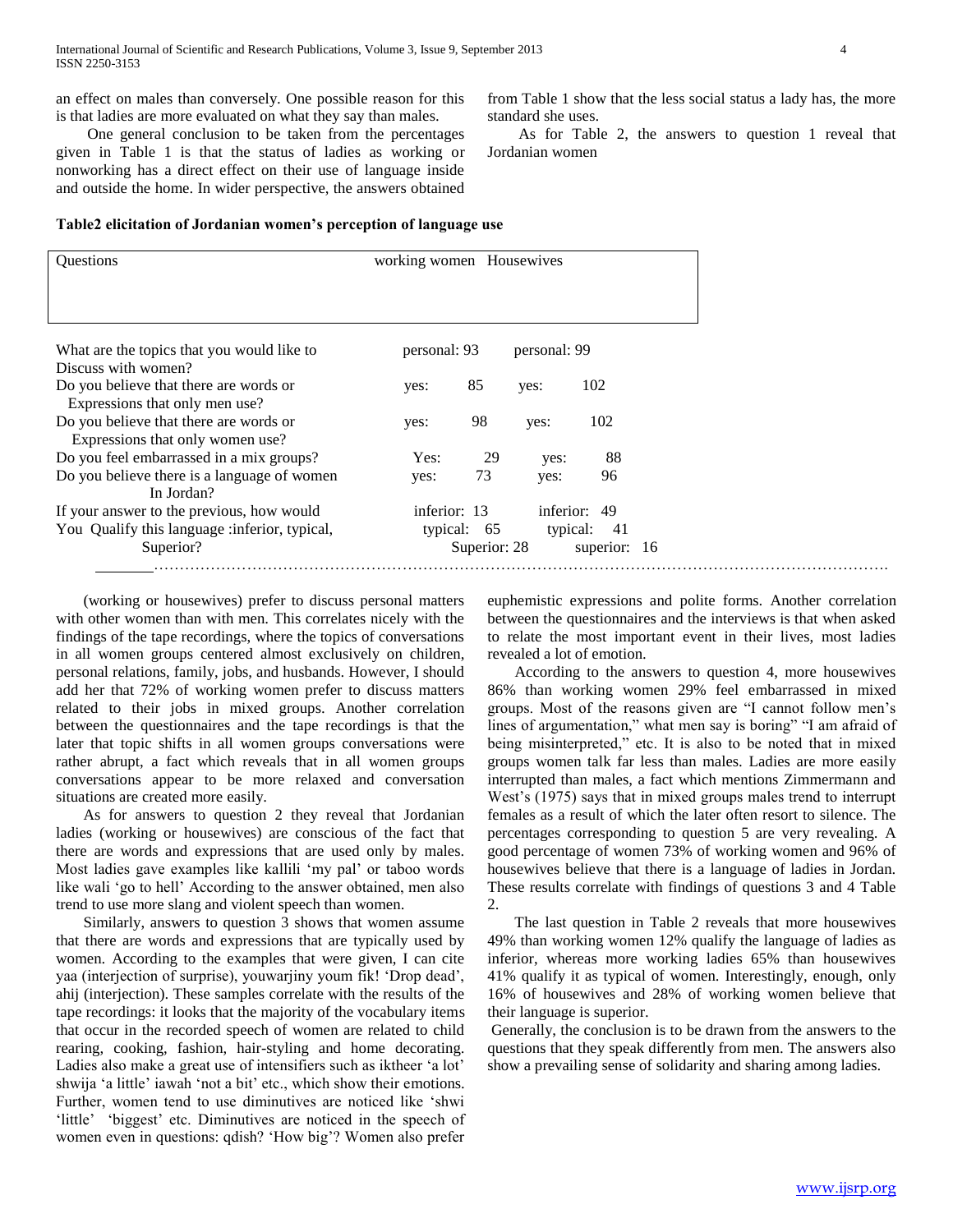# VI. LADIES LANGUAGE: A REFLECTION OF THEIR SOCIAL **STATUS**

 In Jordanian society, as in any other society, women and men hold different positions and perform different functions. Naturally, different values are attached to these functions, very often to the detriment of ladies. In Jordan, many actions, practices, rules, and customs, as well as application of the law, contribute directly to limiting ladies role. Socially, Jordanian women are relegated to second position in key areas like the family, public circles and law courts. The social status and identity of Jordanian ladies largely depends on whether or not they are married, whether or not they have children and whether or not they have a job.

 Overall, public recognition is often given to men, not women. Legally, unmarried women and widows always depend on their fathers or even sons; they are never recognized as responsible before the law, even in cases where they have some economic independence. To have a pass port a Jordanian lady needs the permission of her husband, her father, son or two men relative as witnesses. Further, ladies do not act as witnesses in court of law to certain degree. When married a woman like a child is usually referred to in relation to property.

 There is a relationship of "owner-owed" in men-women interaction in Jordan. For instances, like mra 'unqu women in his possession' is accepted, but zalameh unqha man in her possession is not. A popular saying in Jordanian Arabic is ja flan la taqarrb la melk flan u la taqrrab la mart flan 'do not touch another man's property and don not touch another man's wife'.

In Jordan, the level of education is still highly correlated with the possibility of having a job. One thing to be noted in relation to Jordanian ladies education is that it is very rare for women to be better educated than their husbands. A consequence of this is that, on the one hand, women earn less, and on the other side, they tend to have little opportunity for promotion. In fact, ladies tend to think more of their husbands' promotions than of their own promotions even if both partners hold the same position in the same institution.

 A natural result of this state of affairs is that Jordanian Ladies tend to look assertiveness. This is reflected in speech, mainly in the excessive use of more polite forms of speech and euphemisms. (see the answers to questions 3, 5, and 6 in Table 2. Note here that politeness is a concept that can be judged only in relation to a speech social context. For instance, men's politeness is to be perceived as different forms of women's because only the latter stems from lack of assertion.

 Jordanian ladies' speech is polite because in Jordanian society ladies are brought up to talk in a "ladylike" way and are expected to act and to talk accordingly. Expressions like bent bethum 'daughter of their house' (a girl of good upbringing), bent nas 'daughter of people' (a girl of a good back family ground' are highly sought after even by ladies themselves.

 Moreover, ladies are differential in the use of forms of address. They use more terms like sidi not only as a form of respect but also as an attempt to keep distance. Ladies also like to prefix names of males with the titles like Y duktor 'Doctor'. This correlates with women's general tendency to use compliments more frequently than males viewed by (Herbert 1990). Further, in both all women and mixed groups, Jordanian ladies make extensive use of the expressions aiwah 'all right' mish haike

'isn't it'? Such expressions are much more elliptical than the English tag questions, but they share with these tags the context of use. It is true that Jordanian men also use such expressions but not as frequently as women and also seldom in unmarked situations where the social power of men is not jeopardized. Socially, these expressions have a function and a meaning; they show the typical communication strategies that ladies use: hesitation, lack of assertion, and the seeking of approval forms the participants in conversations. All this largely reflects women's lack of assertiveness and their constant feeling of insecurity in cross gender conversations (see the percentages to questions 4 in Table 2. The Jordanian socio-cultural background does not develop in women a feeling of self dependence and initiative.

 In Jordanian society, the way ladies are talked about, even by women themselves, is a very good case of persistent stereotyping. Stereotypes reflect shared expectations that members of a specific society have as to what ladies and men are like and what is expected of them. Stereotypes are, thus, social reflexes of social divisions and social attitudes, which in turn are directly reflected in language use. This is an area where language and society interact significantly. Stereotypes stem from social norms and behaviors and it is very difficult for a stereotype to die a natural death. Jordanian society is positively biased toward men and negatively biased toward women. Men have power over women at the level of political leadership and legal rights and even in streets. Generally, speaking the attributes and values associated with women are more negative than the one associated with males.

 It is true that, unlike English and French where man and homme 'man' refer to both men and women. However, Jordanian Arabic is full of expressions that reflect stereotypes relating to women. These stereotypes vary greatly from rural, bedowin, to urban areas, as well as a cross the class categories of women. For instance, although there is no generic usage of masculine terms to the extent it exists in other languages, the following expressions are attributed to women and do not have equivalents that allude to men

Hadik mra! 'That's only woman!' Hadk Zalameh! That's only man! Suq I'linisaa! 'the market of women' Suq IZlaam! 'the market of men!' Hadak mra mish, Zalameh a. That's woman not a man b. Negative connotation an insult!

b.Hada Zalameh

 That's a man not a woman': positive connotation; an attribute

 In Jordanian context, one of the most widespread stereotypes is that women talk more than men. This is so much believed to be truth that any devalued or uninteresting talk is qualified as hadik mra Cf. {1} above. Although the literal meaning of this expression is 'women's talk' it is used to refer to anything 'unimportant' or uninteresting'. However, they have been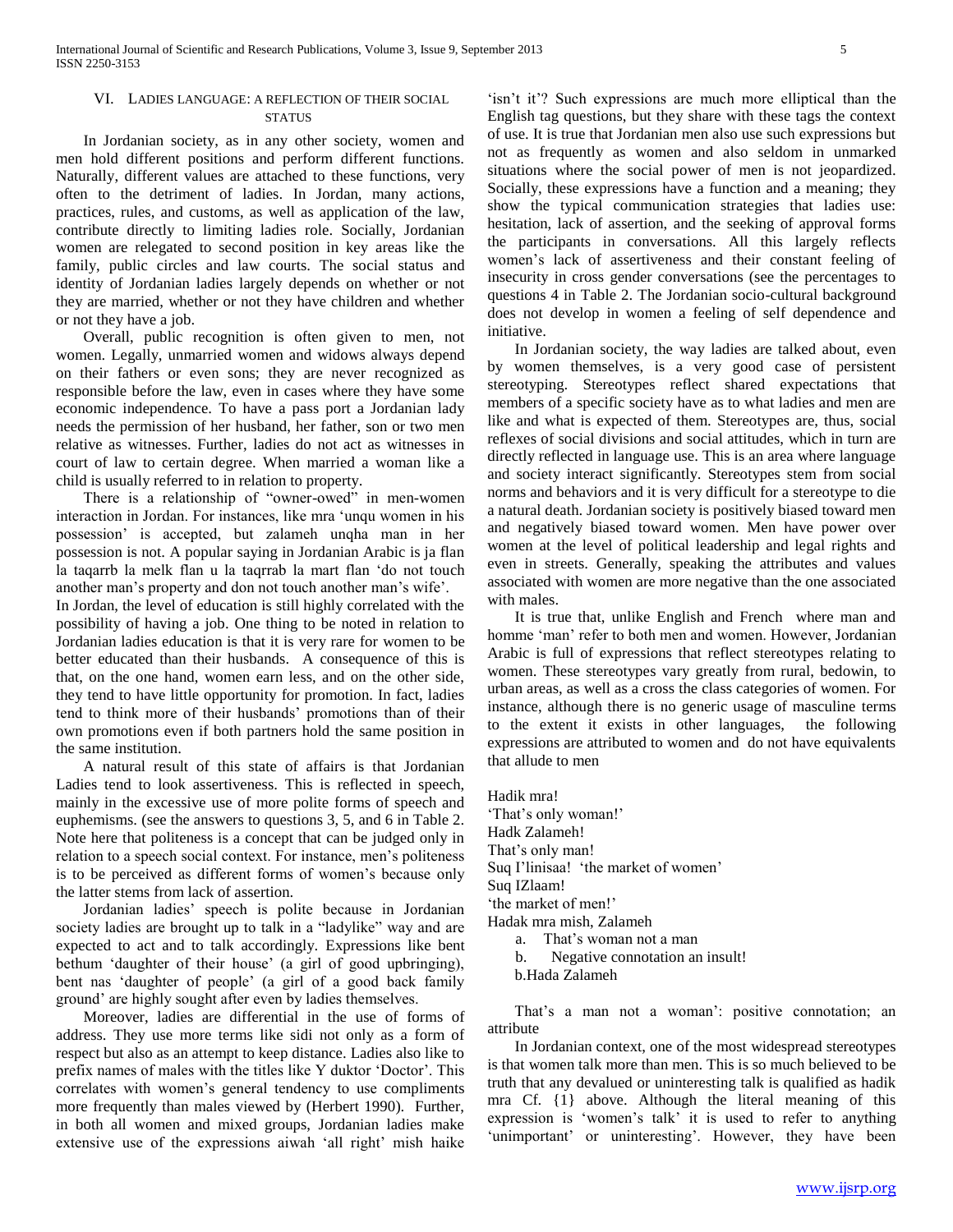extensively studied by many researchers (e.g. Hilpert et al 1975; Strodbeck 1951; Argyle et al. 1986; Swacker 1975) have revealed that men talk far more than women. The expression hadak mra. Mish Zalameh (c.f.{5} above said to a man is very strong; it donates the fact that women are associated with anything unworthy. The meanings attributed to words and expressions and the way these words and expressions are used create a powerful ideology that is difficult to eradicate or even change. In Jordanian society, this ideology creates a world view where men have physical and moral power over women.

Other similar examples are given below it.

Iwa bes helwah

'At least she is beautiful'

Iwa bes maah filus

'At least he is rich'

Anna bes Zalameh

'I' am just a man'

Anna bes mra

'I'am just woman

Iftah itariq (said only by men

'let women hide themselves so that men can enter the house' (lit make the way free)

 Referring to Lakoff (1975), gender language is language that is derogatory to women as a group. The expressions 6-8 above are not sexist in their literal meaning, but their use certainly is. On the other side the terms sibian 'boys' and iwlaad 'boys' refer to both boys and girls, whereas The terms bannat 'girls' sabiyaat 'girls' refer only to girls and hence marked. Such terms denote a sexist attitude.

 Many masculine words and expressions are used in a generic sense. For instance, Zalameh ttalim 'men of education,' although the majority of teachers in Jordanian primary and secondary schools are composed of women. There is also geel ilmustakbel ' the future generation' or men of the future which excludes women at the level of linguistic expressions. Further, many expressions associated women, but not men, with children: nasa wa iwladha 'women with her children'. In every day speech, Jordanian women are often defined in relation to their fathers or husbands, whereas men are defined in terms of the jobs they hold in society. In addition, the use of title aniseh 'unmarried girl' and lady 'saideh' 'married woman' is discriminatory in the absence of equivalent terms distinguishing unmarried from married men. One implication of this is that women need to be identified at first sight, as married or unmarried whereas; men are not subject to this. In fact, this clearly implies that the material status of Jordanian women is crucial to their public social identity, whereas the material status of men is not.

 Stereotypes relating to how Jordanian women are perceived and talked about are dangerously reinforced in children's textbook. Females (both girls and women) are always revealed performing domestic duties like cleaning the floor and washing up the dishes, whereas males (both boys and men) are shown piloting an airplane, playing violent games, reflect this attitude and so on. Words and expressions that are little boys utter like banaat fashlat 'girls are weak' and so on. There is a marked continuity between the speech of girls and those women as well as between the speech of boys and that of men. The early

differences between the behaviors of girls and boys are only naturally carried over by women and men, a fact that explains miscommunication that often characterizes cross-sex interaction.

 The image of Jordanian women in the national media is in line with the widespread stereotypes. The media related industries are over whelming males dominated. For instance, most commentators of commercials are men. Ladies are represented as 'petty' users of products or as commercial accessories accompanying a car or well coming important looking business men. Jordanian women have an ambiguous status vis-à-vis authority they have authority over children and maids; they are responsible for house maintenance, hence the expressions malek addar 'home owner' in this capacity only. However, politically women are largely invisible. It was only in the early 1990s that a tiny percentage of women were elected directly by people and few others were getting help by the state. Up to now few of women have managed to secure a seat in parliament.

 At the social level, the status of ladies in Jordan is also ambiguous ;this is appropriately reflected in the popular saying mra kwiseh u mra laa 'a woman is good and a woman is bad'. This gives women an uncertain social status, similar to their uncertain political status. Further, a married women's identify depends on crucially on her relationship with her husband's: anna mrat zalameh 'I am a man's wife', said in contexts where a woman needs to state that she has social status, shows the women subordination to men.

 Note for instance, the ridiculous connotation of zalameh mra 'I am a woman's husband'. Overall, there is a great uncertainty as to Jordanian women's sociolinguistic place and status. This situation is maybe wanted. It is a situation that is very much reminiscent of what Jaworski (1992: 36) claims: "should women be talked about, or discussed in any meaningful, relevant terms, they would have to be unambiguously identified as women, and this would pose a threat to the identity and coherence of the male status-quo world".

 In Jordan, as in all societies, the usual reaction to the ambiguous is taboo, unspeakable, and silence. To large extent, Jordanian ladies are seen not heard especially in the public areas involving ritual speech.

 The religious factor affects Jordanian ladies speech in a very apparent way. Their attachment to the Muslim religion is reflected in the religious terms used and a tendency to defend a specific point. Generally, women's speech greatly varies according to whether those ladies are visible religiously committed or not that is, whether or not they wear the veil.

# VII. CONCLUSION

 **T**he language of ladies in the city of Amman offers a very good case study in sociolinguistics. The urban area of Amman is to a large extent reprehensive of Jordanian urban areas. On a great scale, differences in the speech of Jordanian ladies and men cannot be attributable solely to biological differences: it is very difficult to illustrate the linguistic behavior of Jordanian females and males without describing the socio-economic setting that dictates this behavior. In fact, gender-role behaviors and attitudes